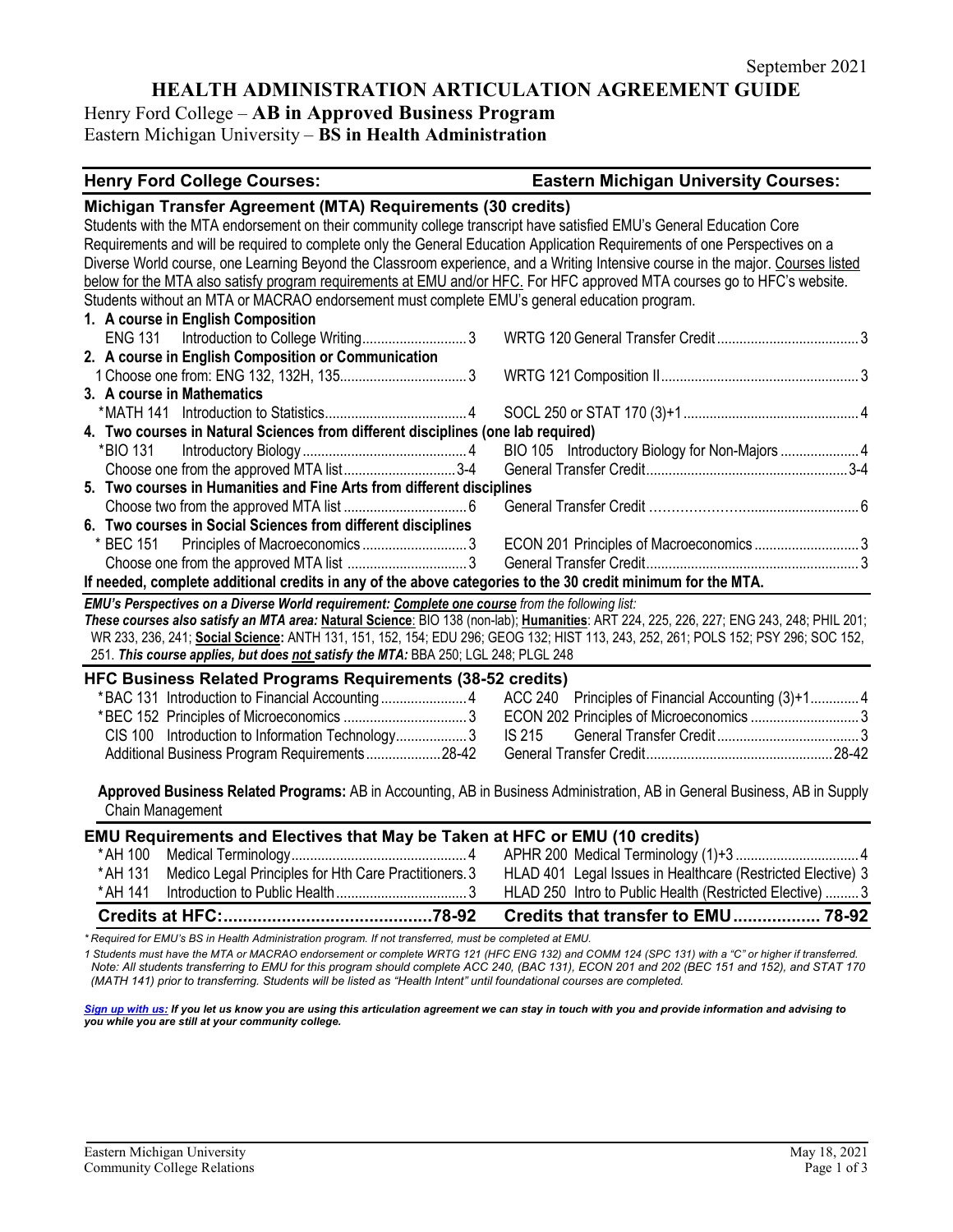**HEALTH ADMINISTRATION ARTICULATION AGREEMENT GUIDE**

Henry Ford College – **AB in Approved Business Program** Eastern Michigan University – **BS in Health Administration**

# **Completion of the BS in Health Administration at EMU**

Students are admitted to EMU as Health Administration "intent" and must submit a supplemental application for admission to the program after completion of the foundational requirements of Macro- and Microeconomics, Statistics, and Principles of Accounting. The College of Health and Human Services (CHHS) advising center will assist students in course planning and the supplemental application process.

## **Program Admission Requirements:**

- 1. Completed a minimum of 45 hours of undergraduate coursework at an accredited institution of higher learning with a minimum cumulative grade point average of 2.5.
- 2. Completed the MTA or MACRAO agreement (or WRTG121 and COMM 124 with a minimum grade of "C-" at EMU).

# **Major Requirements (46 credits)**

## **Program Requirements (46 credits)**

| <b>ECON 436</b><br><b>HLAD 305</b><br>HLAD 307W<br>HLAD 308 | 3<br>Communication Effectiveness in Health Admin 3<br>Ethical Dimensions in Health Care Delivery 3 |
|-------------------------------------------------------------|----------------------------------------------------------------------------------------------------|
|                                                             | or PHIL 221 Business Ethics (3)<br>or PHIL 223 Medical Ethics (3)                                  |
| HLAD 310                                                    | Administration of Health Care Organizations 3                                                      |
| HLAD 311                                                    | Management of Health Services  3                                                                   |
| HLAD 312                                                    | Health Personnel Management and Development3                                                       |
|                                                             | or MGMT 384 Human Resource Management                                                              |
| <b>HLAD 315</b>                                             | Research Mthds & Data Analysis/ Health Science3                                                    |
| <b>HLAD 416</b>                                             |                                                                                                    |
| HLAD <sub>418</sub>                                         |                                                                                                    |
| HLAD <sub>419</sub>                                         | Legal and Regulatory Issues in Health Care  4                                                      |
| HLAD <sub>420</sub>                                         | Health Insurance and Reimbursement3                                                                |
| HLAD <sub>425</sub>                                         | Decision Making for Health Administrators 3                                                        |
| <b>HLAD 488L4</b>                                           |                                                                                                    |

| Minimum Credits to Graduate:  124 |  |
|-----------------------------------|--|